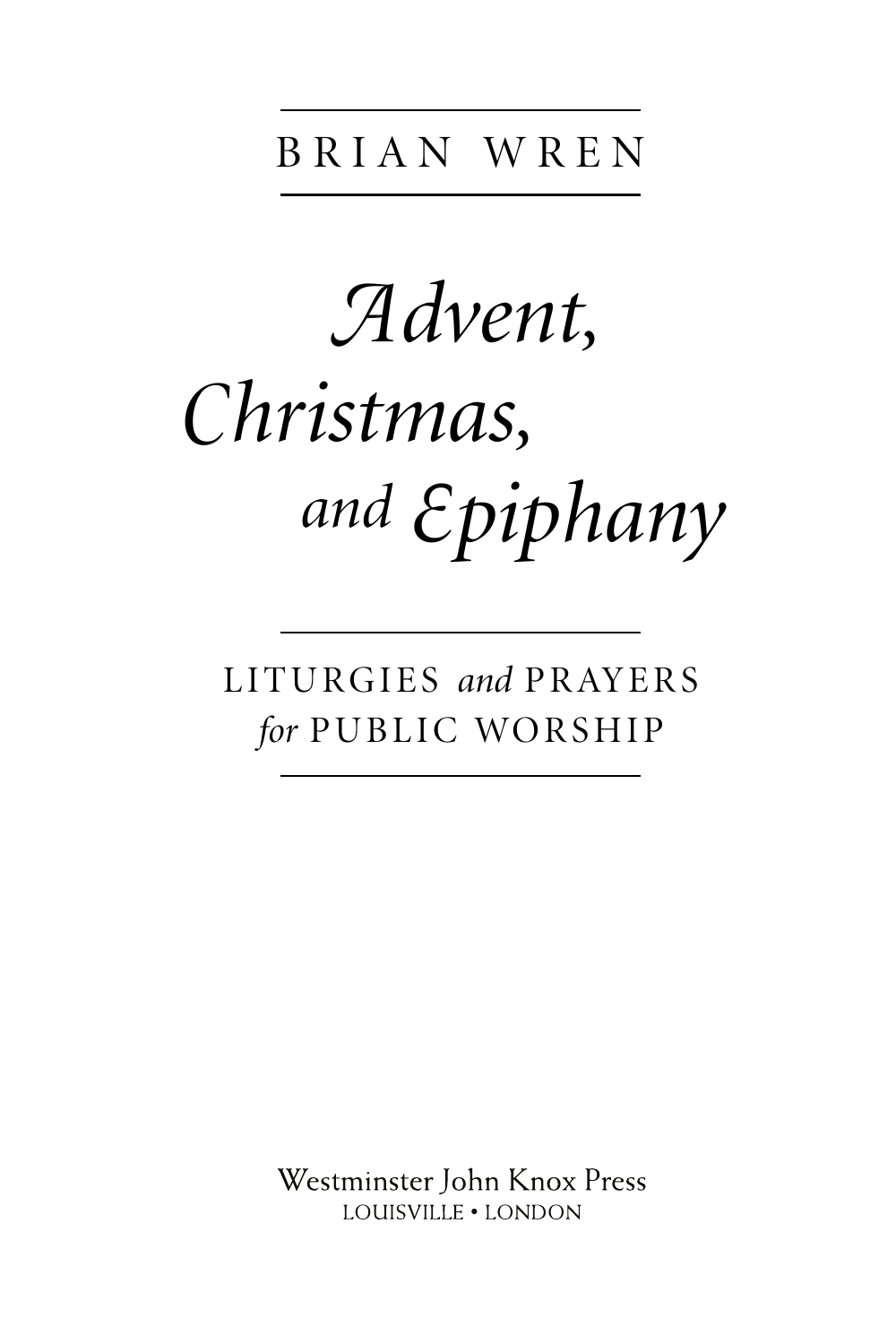## *Contents*

| Acknowledgments                                                                                                          | viii          |
|--------------------------------------------------------------------------------------------------------------------------|---------------|
| Reproduction Guidelines                                                                                                  | ix            |
| Introduction                                                                                                             | $\mathcal{X}$ |
| Hymnal Abbreviations                                                                                                     | xvii          |
| 1. Liturgies and Worship Elements for Advent in Any Year                                                                 | $\mathbf{1}$  |
| 2. Advent Liturgies and Worship Elements (Year A)                                                                        | 32            |
| 3. Advent Liturgies and Worship Elements (Year B)                                                                        | 48            |
| 4. Advent Liturgies and Worship Elements (Year C)                                                                        | 68            |
| 5. What Child Is This? A Christmas Service of Scripture<br>and Song (Year A)                                             | 85            |
| 6. Show Us Who You Are: A Christmas Service of Scripture<br>and Song (Year B)                                            | 101           |
| 7. What If God Was One of Us? A Christmas Service of Scripture<br>and Song (Year C)                                      | 118           |
| 8. Worship Resources for Christmastide (Years A, B, and C)                                                               | 136           |
| 9. Worship Elements for the First Two Sundays after Christmas<br>(Years A, B, and C) Including a Short Communion Service | 157           |
| 10. Worship Resources for the New Year and Epiphany<br>(Years A, B, and C)                                               | 183           |
| Appendix: "It Came Upon a Midnight Clear" (original text)                                                                | 201           |
| Index of Scripture Sources                                                                                               | 203           |
| Index of Topics and Themes                                                                                               | 207           |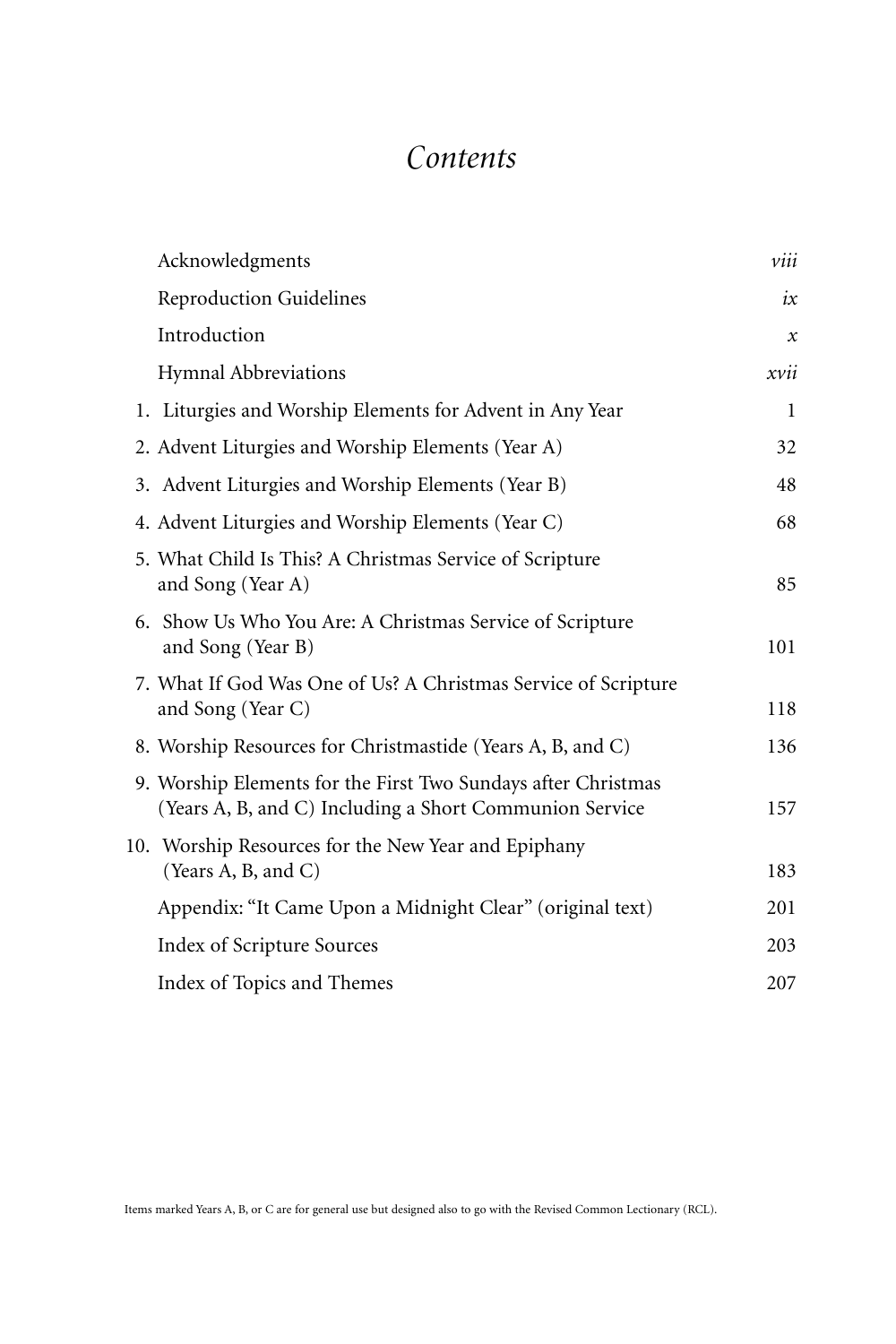## *Reproduction Guidelines*

To make this book user-friendly, permission is given to reproduce the prayers and liturgies free of charge in noncommercial congregational worship materials, such as printed or projected orders of worship, subject only to the following conditions:

*All such items must be reproduced without alteration, omission, or addition* to protect their integrity as published and to prevent alterations from getting into circulation. The following notice must be printed at the end of the printed order of worship that includes such item(s) or be projected on screen beneath the item(s) or in a separate slide : "TITLE(S) OF ITEM(S) is/are from Brian Wren, *Advent, Christmas, and Epiphany: Liturgies and Prayers for Public Worship* (Louisville, KY: Westminster John Knox Press, 2008) and are reproduced by permission. Copyright © 2007 by Brian Wren."

The three worship songs by Susan Heafield and Brian Wren printed in chapter 1 ("Someone Comes," "Great Holy One," and "Rejoice! Give Thanks") may be reproduced in worship free of charge on the same terms and conditions as the prayers and liturgies. Use the copyright notices printed in chapter 1. The songs are from *We Can Be Messengers: Worship Songs—Christmas, Before and After,* by Susan Heafield and Brian Wren (book and CD), available from Hope Publishing Company (U.S.A.) or Stainer & Bell (U.K.). See Web references below.

Permission is needed from the publishers to reproduce hymns owned by Hope Publishing Company and in the U.K. by Stainer & Bell, and their ownership of particular hymns in this volume is clearly noted. For U.S.A., Canadian, Australian, and New Zealand rights, contact Hope at www.hopepublishing.com. For other rights, contact Stainer & Bell at www.stainer.co.uk. For both publishers, permission can also be obtained by using a OneLicense or CCLI license. CCLI and OneLicense cover a wide range of hymns and songs in different musical styles by many music publishers and are recommended for congregations (not choirs) that wish to sing copyrighted hymns and songs. For CCLI, visit www.ccli.com/. For OneLicense, go to www.onelicense.net/.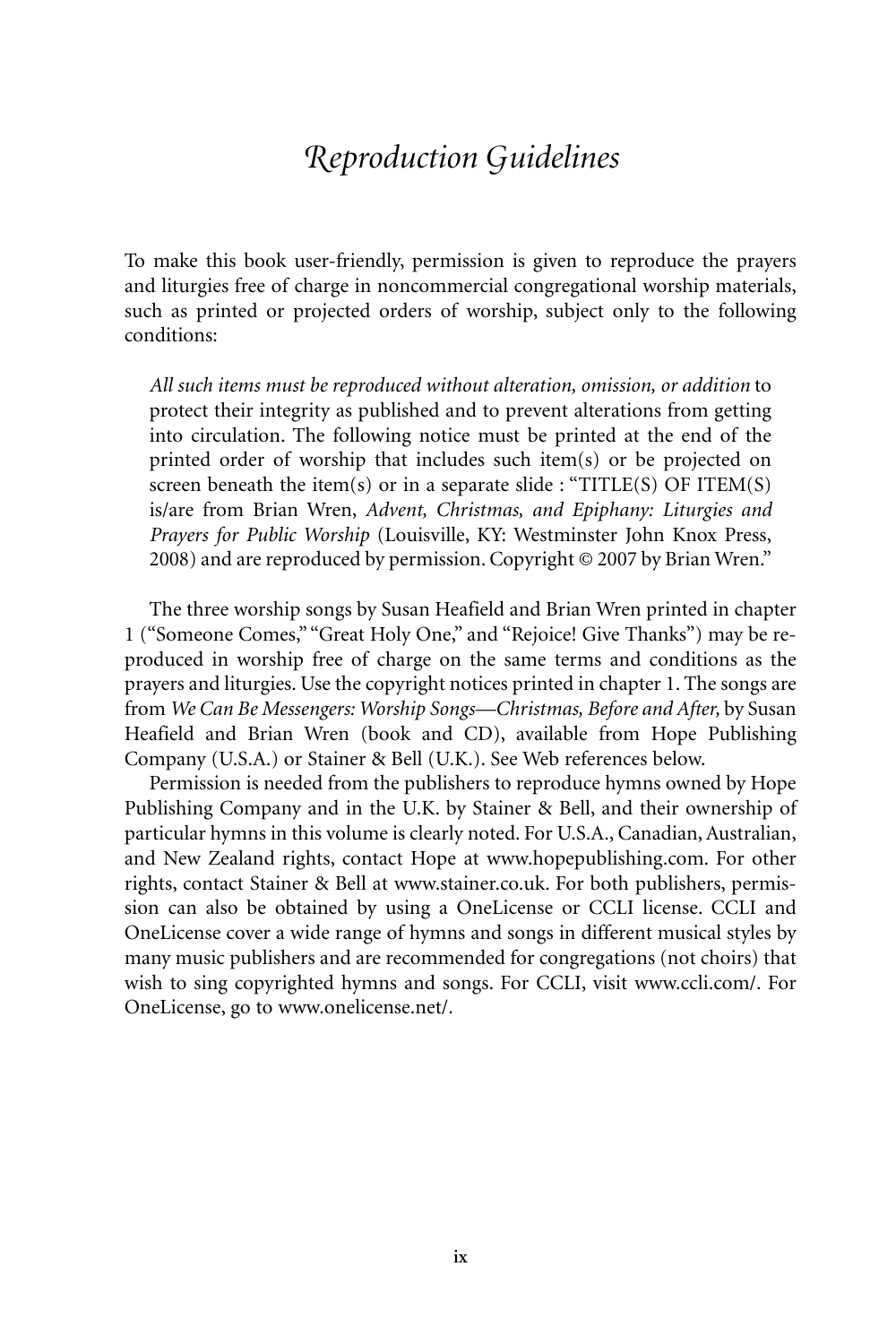### *Introduction*

This book is for Christian public worship in any size of group or congregation. It consists of orders of worship (liturgies) and worship elements, including calls to worship, collects, litanies, thanksgivings, confessions of sin, and affirmations of faith for use in worship during the four weeks before Christmas (Advent), Christmas, and after Christmas as far as the first Sunday in the New Year (Epiphany).

The Sundays in Advent together with Christmas Eve, Christmas Day, and New Year's Eve/Day are high points in the Christian calendar, and there is a continuing need for worship resources. This book tries to meet the need with material that is theologically sound, creative, Scripture oriented, and crafted to encourage vigorous and rhythmic public utterance. Each item is original, and almost all are published here for the first time.

Some of the liturgies are for use within a congregation's own order of worship, for example, the Hanging of the Greens and the lighting of Advent candles. At Christmas, three complete Services of Scripture and Song offer fresh alternatives to the King's College Cambridge Service of Lessons and Carols.

The worship elements in this book are suitable for a variety of worship traditions and are intended for use within a congregation's customary order of worship. Some items are best spoken by a worship leader on behalf of the congregation; some can be spoken by a congregation; and others can be spoken responsively by two or more worship leaders or by leader and congregation. Each item is prefaced by a brief explanation of how it can most appropriately be used.

In order to expand the worship repertoire still further, each section of the book includes a selection of my hymn and song lyrics, some of which are not available in hymnals. The music of these hymns can be accessed on the publisher's Web site. To make the material user-friendly, permission is given to reproduce the prayers and liturgies free of charge in noncommercial worship materials, such as printed or projected worship orders. Hymns have different requirements, but permission to reproduce them is inexpensively obtained. (See p. ix.)

#### *Theme Based or Lectionary Based?*

Many congregations choose Scripture readings to follow particular Scripture narratives or themes or to hear complete books of the Bible. Many others follow the Revised Common Lectionary (RCL), which provides Scripture readings and a psalm for every Sunday in the Christian Year and covers significant portions of the Bible during its three-year cycle (Years A, B, and C).

*Advent, Christmas, and Epiphany* is intended for both types of congregation. All the worship materials in this book are compatible with the RCL days and read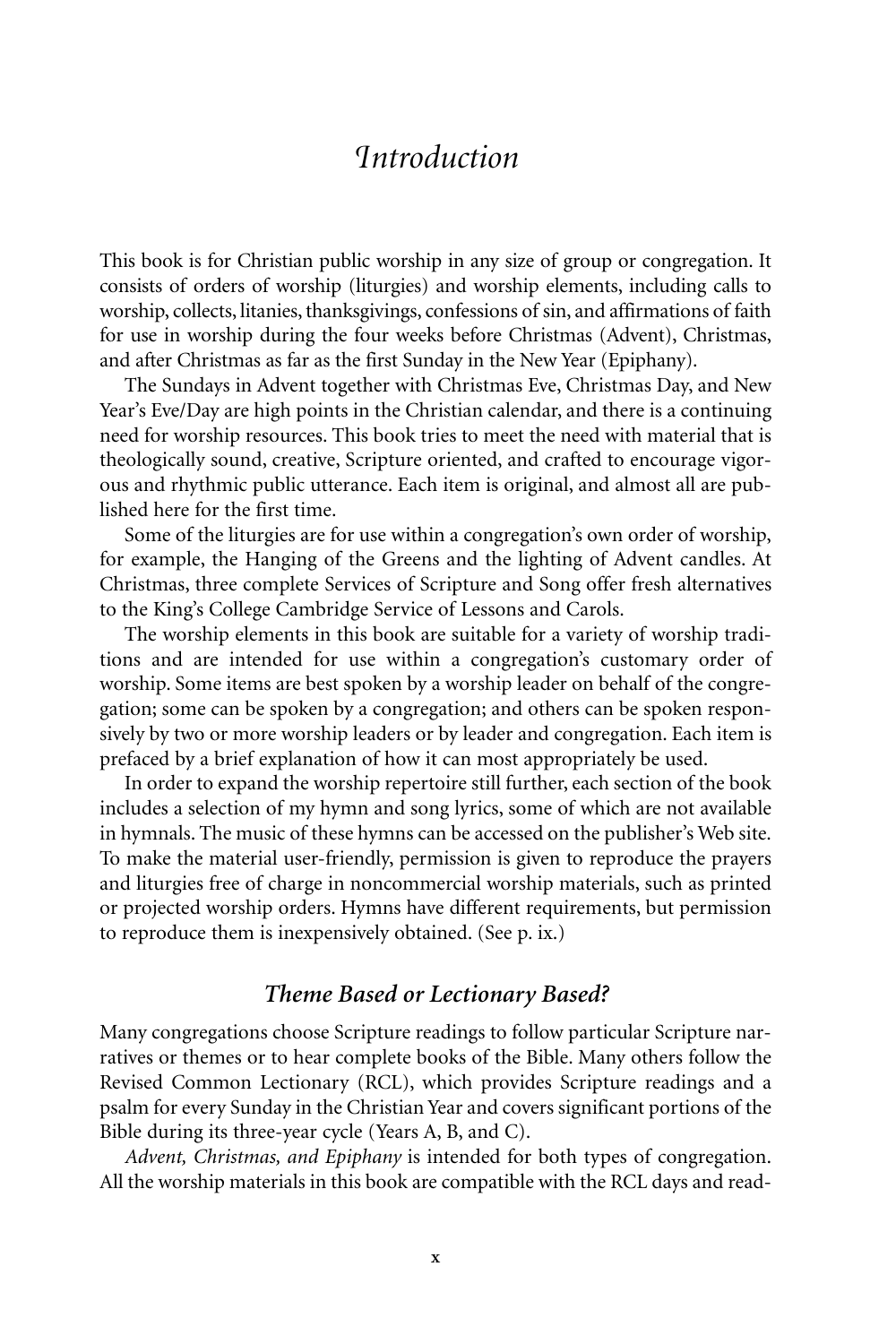ings listed. RCL users will find prayers and other liturgical elements for every Sunday from Advent to Epiphany in all three lectionary years.

In the Advent to Epiphany season, congregations not committed to the RCL are nonetheless likely to use a number of its Scripture selections, such as the nativity narratives in Matthew and Luke and the "messianic" sections of Isaiah and the Psalms. The Scripture index points the way to materials drawn from such passages, while the topical index lists items usable on other occasions during the year. The book is Scripture based and Scripture oriented: every item is drawn from or prompted by an RCL reading.

#### *Approaching Scripture*

Prayers and other worship elements described as from, drawn from, prompted by, echoing, or responding to a Bible passage have varying degrees of relationship to it, including paraphrase, partial quotation, and language intended to honor but not imitate it. I have sometimes given chapter-and-verse, sometimes not.

Readings from the Bible and references to it are mostly from the New Revised Standard Version (NRSV), an ecumenical translation that has been widely adopted and improves greatly on previous revisions of the historic King James (Authorized) Version.

To take one example, the NRSV recognizes that many occurrences of Hebrew and Greek words literally meaning male human beings or male siblings were not addressed to all-male audiences or communities but to audiences or communities of women and men—and sometimes, also, children. When the apostle Paul calls his recipient congregations literally "brothers," he is merely following linguistic convention and clearly intends to include both genders. Thus, where the original has such words, formerly and elsewhere rendered "men" or "brothers," the NRSV makes a more accurate translation by using terms such as "mortals," "human beings," and "brothers and sisters."

I have sometimes amended the NRSV in the interests of liturgical flow—for example by dropping the occasional "and" to improve speech rhythms—and by shortening or taking extracts from some quotations in the Advent Candles liturgies, where the aim is to mark an essential element in the source, not hear its full exposition. I have also simplified or amended the NRSV on occasion and marked the reference with an asterisk  $(*)$  to indicate that I have done so or have included my own translation. I have avoided divine pronouns (God as "he,""him," etc.) out of the conviction that English pronouns are more gender laden than their Hebrew and Greek antecedents and that biblical voices know that the Creator of male and female cannot be either.

More noticeably, perhaps, I have used nonmale alternatives to the word "Lord" throughout this book in quotations from the Hebrew Bible (Old Testament). To put the matter briefly, the word "LORD" or "the LORD" is not a *translation* of the Hebrew Name of God but instead translates a word spoken *in place of that divine Name.* In Hebrew the noun in question has the consonants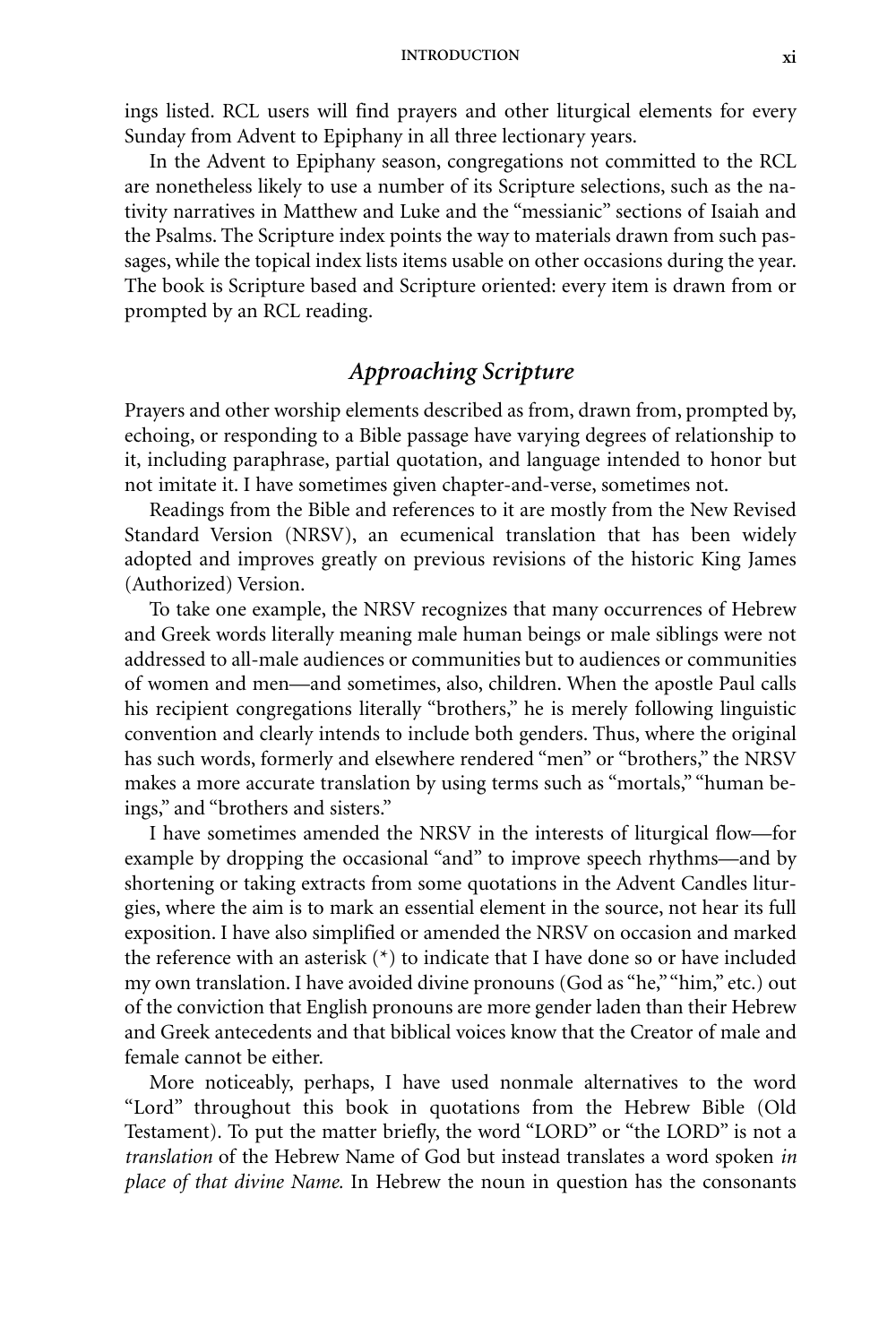"YHWH" (perhaps originally pronounced "Yahweh") and seems to be a proper name as distinct from a title such as Shepherd, Rock—or God. By the time of Jesus, the Name "YHWH" had long been avoided in prayer and in readings from Scripture. Other words were substituted for it, such as "Elohim" (God) or most commonly "Adonai" (chieftain, governor), for which the equivalent in the England of King James was the aristocratic male rank and title "Lord." Though nowadays archaic, "Lord" still carries associations of maleness and male dominance absent from the name "YHWH." Though "Adonai" is a common substitution in Jewish worship, few Christian congregations currently use it. I have, therefore, sought other substitutions, such as "Living God" or Holy One." Sometimes I have used another Jewish substitution, "the Name" (Hebrew *Ha-Shem*).1

In some scripture quotations, the source is announced in general terms (e.g., "Listen to these words from the Gospel of John" on p. 4, and the chapter-and-verse reference is printed at the end in italics (*John 1:1–5 and 8–12\**). A reference like this is best left unspoken, so as not to impede the flow of worship. In this particular case the asterisk indicates that I have modified the NRSV to express a Greek word that means both "understand" and "overcome." Similarly, when two or more Scriptures sources are quoted without interruption (e.g., Isa. 7:14 and Matt. 28:20 on p. 35), the chapter-and-verse references are printed but unspoken. In readings where chapter-and-verse is printed at the beginning, the speaker announces it.

#### *Praying from This Book*

The prayers and worship elements in this book will hopefully come alive by being spoken. Because we live in a visual culture, please look for ways of using video and images to give more depth to the words.

Most types of prayer will be familiar or self-explanatory. *Pastoral prayers* typically incorporate *adoration, praise, thanksgiving, confession of sin, petition* (asking God's help), and *intercession* (praying for others)—categories that also occur separately along with other kinds of utterance (e.g., *affirmation of faith, meditative* (*informal*) *prayer, call to prayer, charge,* and *blessing* (*benediction*). A litany is a series of prayers with the same repeated response (see p. xv below). A collect (pronounced "COLL-ect") aims to collect or sum up a congregation's prayers. Collects have the classic Anglican form, as in the following for Epiphany Sunday (see p. 199):

| Toddler Christ,                 | (Address—who are we speaking to?) |
|---------------------------------|-----------------------------------|
| whose light shines out,         |                                   |
| not from a palace,              |                                   |
| but from a village woman's lap, | (Ascription—more about "who")     |
| shine on us today               | (Petition—one specific request)   |

1. A more complete discussion of "LORD" is in my book *Praying Twice: The Music and Words of Congregational Song* (Louisville, KY: Westminster John Knox Press, 2000), 243–52.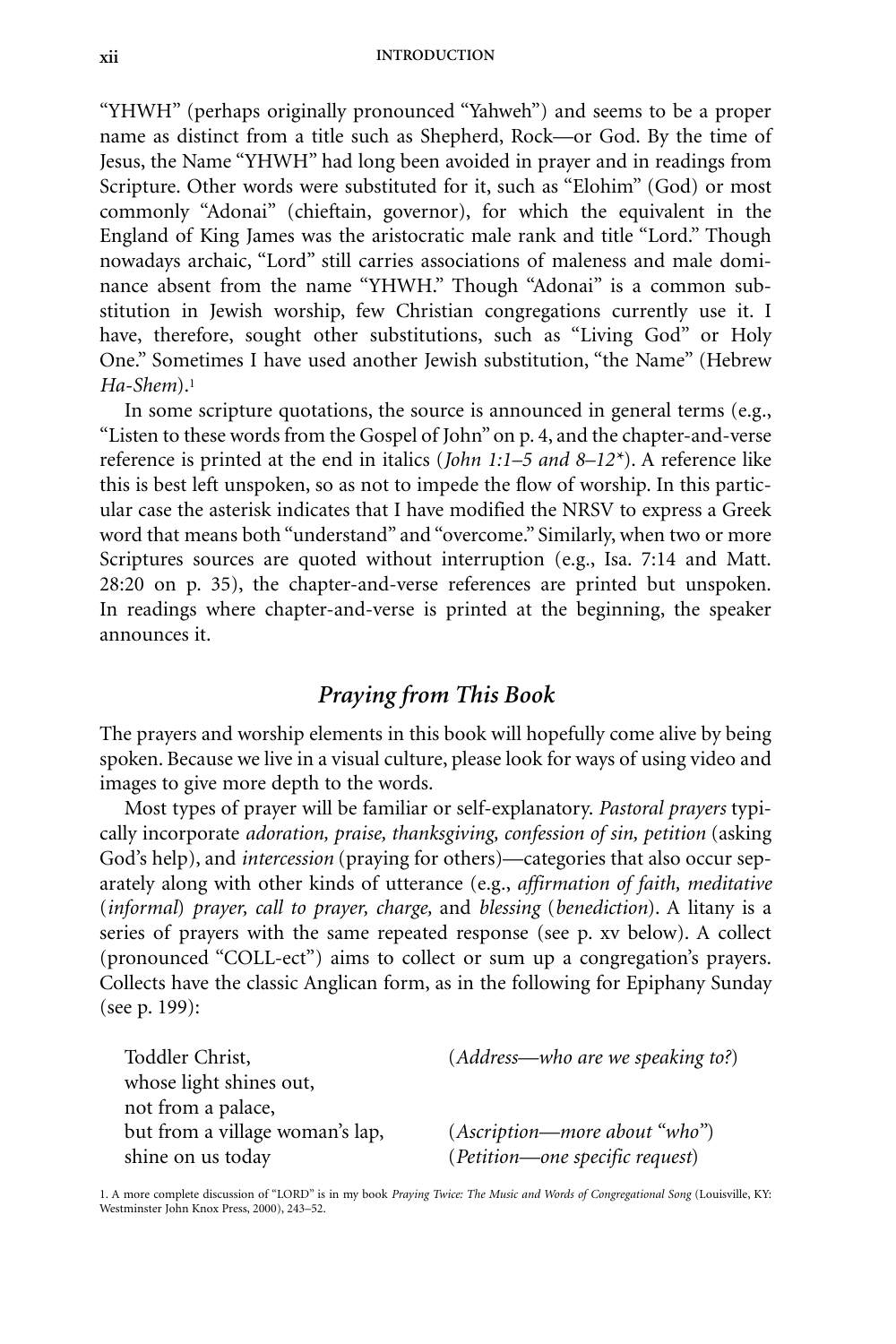through the youngest and the least, that we may open our treasures (*Purpose—The hoped-for result*) and give them precious gifts (*Close—Ending the prayer*) in your name. Amen.

#### *Ecstasy and Economy*

In many (not all) Pentecostal and Black American traditions, public prayer is ecstatic—an outpouring of praise, petition, lament, and intercession with vocal congregational participation. When congregation and preacher are steeped in the King James (Authorized) Version of the Bible, the preacher can draw on that knowledge so that the prayer becomes an unscripted Scripture-laden utterance.

At the other end of the spectrum, public prayer in Anglican (Episcopal) and Lutheran traditions tends toward economy. It is mostly or often Scripture based; highly scripted; screened prepublication for theology, brevity, clarity, and speech rhythms; and spoken from a printed worship order, prayer book, or other service book. When scripted prayers are internalized, they can sometimes be spoken without thought. Alternatively, their very familiarity can prompt intense awareness.

Scripted, unscripted, economic, ecstatic—the boundaries shift and blur. Psalms 34, 103, and others are scripted but impassioned. Some people steeped in Anglican and Lutheran traditions can utter new unscripted collects, perfectly formed.

Economic and ecstatic prayers have one important thing in common. Like the biblical prayers from which they are ultimately derived, they originate in an intensely oral culture, where prayer was chanted or spoken and in the best sense publicly "performed." Their natural habitat is as speech spoken and heard, not a text read silently on a page or grudgingly grumbled in a classroom.

Obviously, the prayers in this book are scripted. Some tend toward economy. Others, I hope, are touched with the ecstatic. They risk being dead in the water if treated with—dare I say it—Methodist mumble or Presbyterian plod. To bring the prayers to life as committed public speech, try the following teaching moves and action strategies:

- 1. Periodically remind one another that in our culture, public speaking by a group is an uncommon activity outside church. *To speak together in worship is therefore countercultural.* Not perhaps objectionable, but certainly a little odd. We do it not out of habit but for good reason—because we belong together in Christ and by speaking with conviction together we commit ourselves publicly to Christ and to one another. This being so, it's important to speak out—not to shout, but not to mumble either.
- 2. When we speak aloud together, we do not speak for ourselves alone. We speak also for those who cannot join in, for whatever reason: literal speechlessness, grief, loss, heartache, disappointment, depression, or hurt. We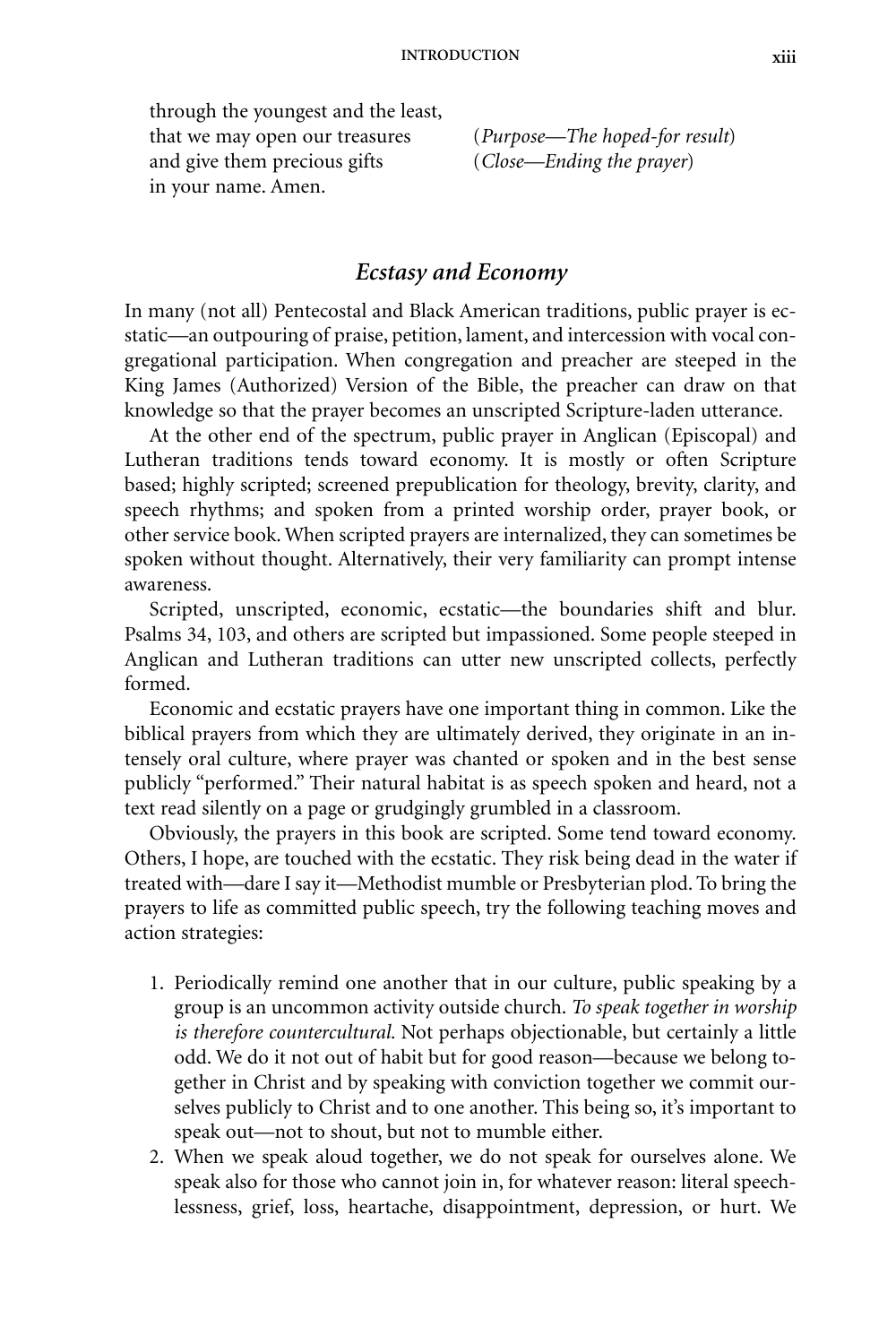voice a faith some long for but do not yet have, a trust that some are as yet unable to share, and a hope that we ourselves perhaps go in and out of, but which belongs to the whole company of Christ's people.

- 3. Resist market anxiety—the culturally conditioned consumerist impulse to make every prayer, every Sunday, "new" and "different"—even if very rarely "improved!" Worship thrives on familiarity as well as on innovation. So choose a few prayers from this book and repeat them over several weeks until they become familiar. Then, if they can also be used at other times of the year, revisit them periodically.
- 4. When using a short prayer such as a Collect, sometimes ask the congregation to read it over silently for a few minutes and quietly say it to nonreaders or sight-impaired neighbors—and then to speak it together (not "read it") from the heart.
- 5. Ask a choir or form a speaking team to lead/perform some of the litanies, such as "By God's Generous Love" (p. 162) or "God Alone, Through Jesus Christ" (p. 171), to demonstrate how they sound as committed public utterance. Optionally have the congregation sing or say the response.

#### *Format and Typeface*

The worship elements and liturgies in this book are formatted in short lines rather than spread out in prose paragraphs across the page. This format is intentional and important. Whether spoken by one voice or many, public prayer is closer to poetry than prose and should, therefore, look more like poetry than prose. If it looks like poetry, it will tend to be spoken accordingly.

Thus, the materials in this book are formatted in short "sense lines" (sometimes called "thought lines" or "breath lines") whereby each line contains enough sense to be understood as a unit even when it is grammatically inseparable from the next. When there is no punctuation mark, the end of the line denotes an almost imperceptible pause, as in the previously quoted collect for Epiphany Sunday (see p. xii):

#### *Toddler Christ*

(Spoken by a worship leader or in unison)

Toddler Christ, whose light shines out, not from a palace, but from a village woman's lap, shine on us today through the youngest and the least, that we may open our treasures and give them precious gifts in your name.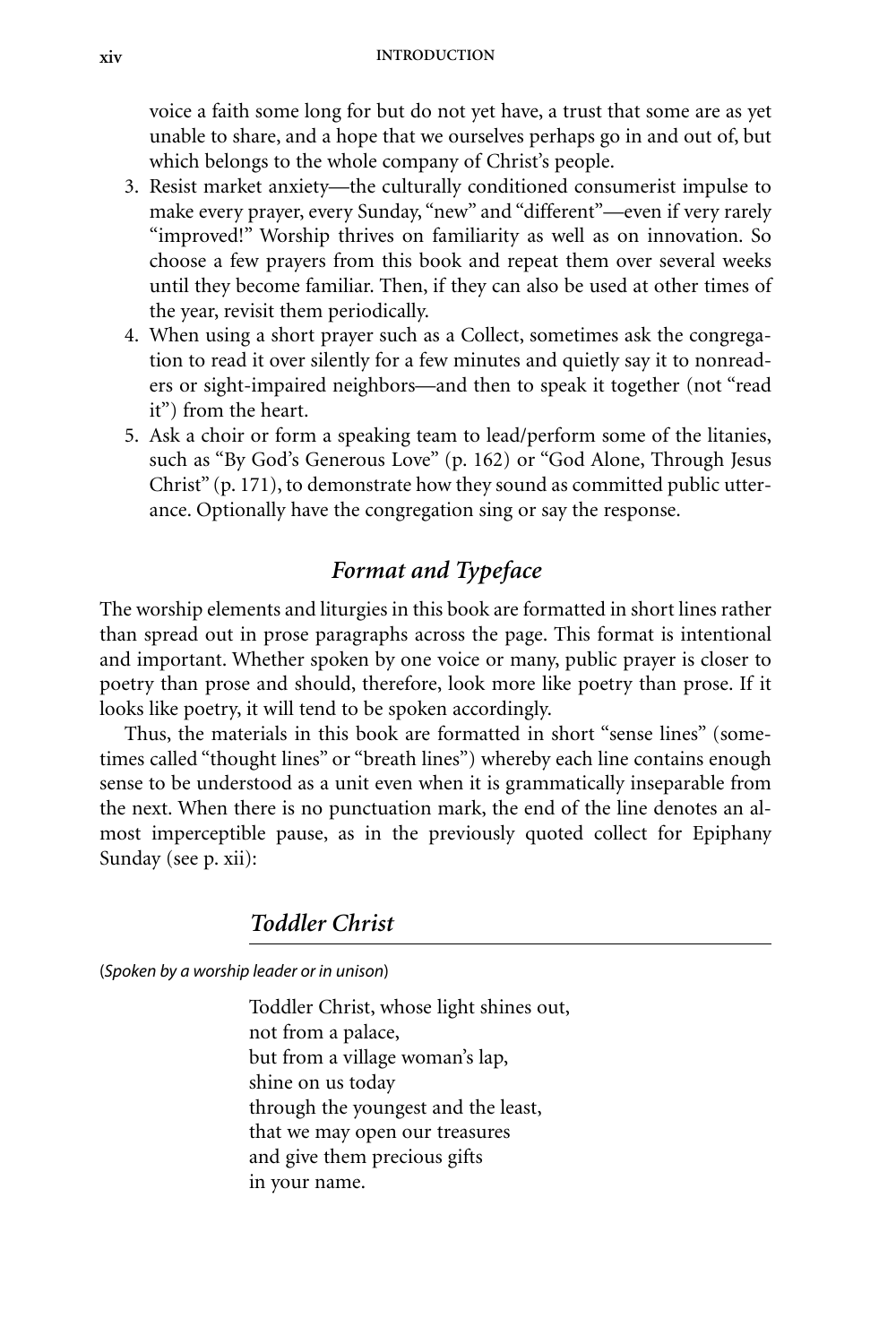#### **INTRODUCTION xv**

If this prayer is spoken in unison, some congregations may need a word of explanation to avoid getting out of step at "today," "treasures," and "gifts."

*If you copy items from this book, please preserve their format,* even if some unwritten law urges you to cram as much text as possible into a horizontal, two-page spread. If you want to save trees, recycle bulletins or print them on recycled paper!

In the liturgies and worship elements, three typestyles are used: plain, bold, and italics. In prayers and liturgies other than litanies, plain type is used for the worship leader or for the leading voice when there is more than one speaker. Line spaces between sections show how different voices can be assigned. Bold type denotes the responding voice(s) or the whole congregation. Copy or project the whole prayer if the congregation is responding.

In most of the litanies, one voice speaks a repeated cue, called a bidding, to which one or more voices or the whole congregation say a response. Some biddings and responses can also be sung. Because bidding and response are easily learned, litanies are friendly to nonreaders (adult or child), prereaders, and sightimpaired worshipers because it is not essential to print them. The bidding (*in italics*) and response (**in bold**) are spoken responsively by a worship leader and congregation or by two worship leaders, or the bidding and response are the same phrase, spoken and then echoed (e.g., "*Thanks be to God*—**Thanks be to God**"). If you project or print a litany, help nonreaders, prereaders, and sight-impaired worshipers by announcing and practicing the bidding and response immediately before the prayer begins. To add musical enrichment, use the sung responses provided or make up your own. Teach the melody by ear, with or without a printed melody line.

#### *Language and Theology*

Grounded in Trinitarian theology, this book offers a variety of ways that the divine mystery can be encountered in public prayer. The whole being of God is addressed as Holy Trinity, wrapped in light; mysterious, hidden, and revealed; God of incomparable love; mother of creation; sovereign love; source of all wisdom; compassionate and faithful; owner and Creator; on the move; in our midst; caregiving; exuberant, life-giving; keeper of the secrets of creation; governor of creation; compassionate, mysterious, and faithful; God of promise and hope; source of loving unity; and God of surpassing peace.

The third person of the Trinity is infrequently addressed at this season of the year but is encountered as Spirit of God, Holy Spirit, and life-changing Spirit.

The second person of the Trinity is encountered as living Christ, Jesus of Nazareth; teacher, friend, Savior, and Lord; welcoming Christ; sovereign leader; Mary's child; faithful Jew; star of hope; energetic Word; active expression of Divinity; Wisdom of God, playful and profound; agent of God's perfection; priest and minister of God; risen Christ; toddler Christ; and radiant Christ, light of the world, whose death, life, and birth are illuminated by the glory of the resurrection, as in the following hymn: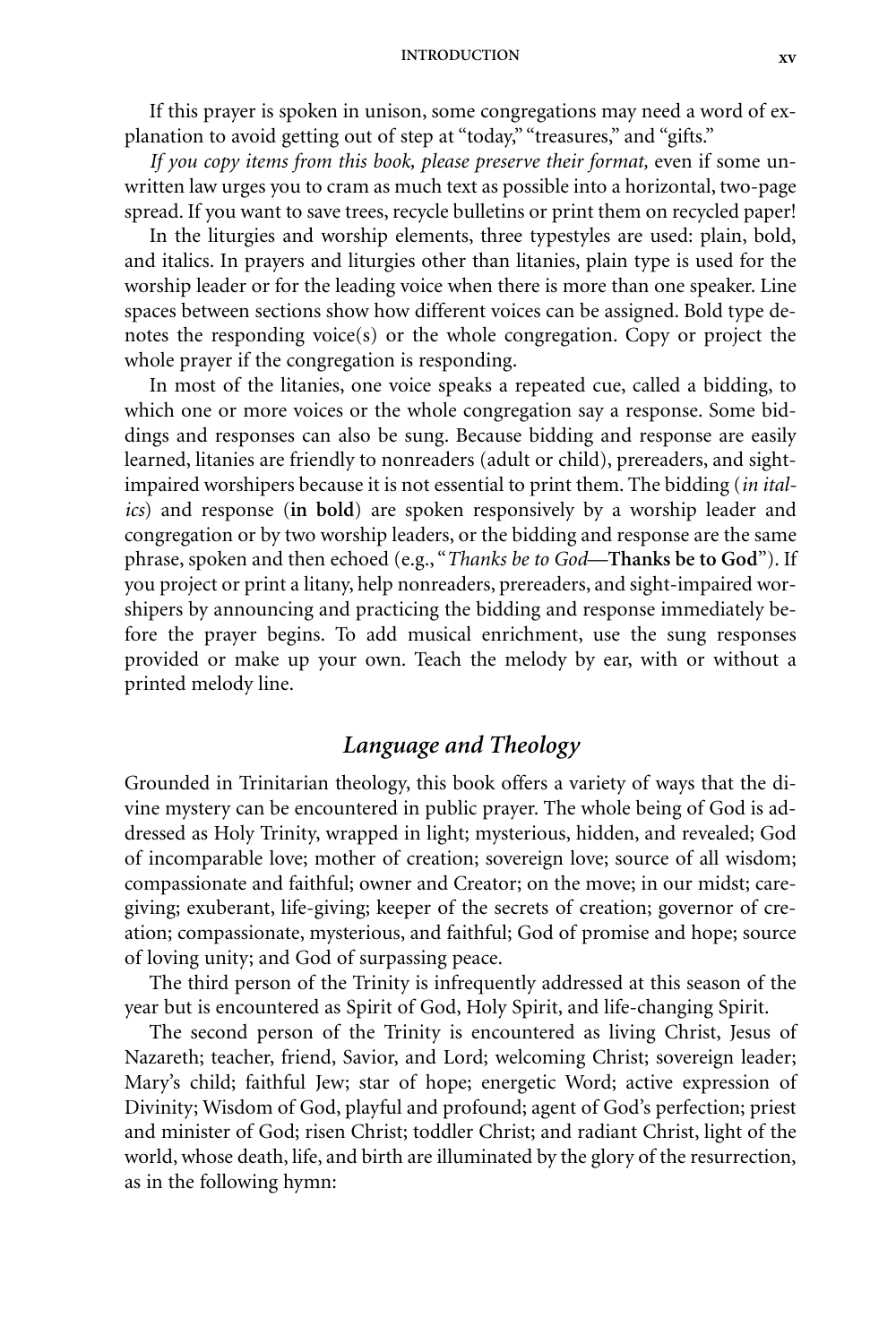#### **xvi INTRODUCTION**

Sing my song backwards from end to beginning, Friday to Monday, from dying to birth. Nothing is altered, but hope changes everything: sing "Resurrection!" and "Peace upon Earth!"

Whisper a hope through the fear in Gethsemane, horror and emptiness darker than night; visit the wounds, and the failure of Calvary: sing "Resurrection!" and bathe them in light.

Gather the bones and the sinews of memory healings and parables, laughter and strife, joy with the outcasts and love for the enemy breathe "Resurrection!" and dance them to life.

Stretch out a rainbow from cross to nativity. Deck out the stable with shepherds and kings, angels and miracles, glory and poetry— Sing my song backwards, till all the world sings!2

> BRIAN A. WREN November 2007

2. Brian Wren. Copyright © 1983, 1995 by Hope Publishing Company for the USA, Canada, Australia, and New Zealand, and by Stainer & Bell for all other territories. All rights reserved. Used by permission.